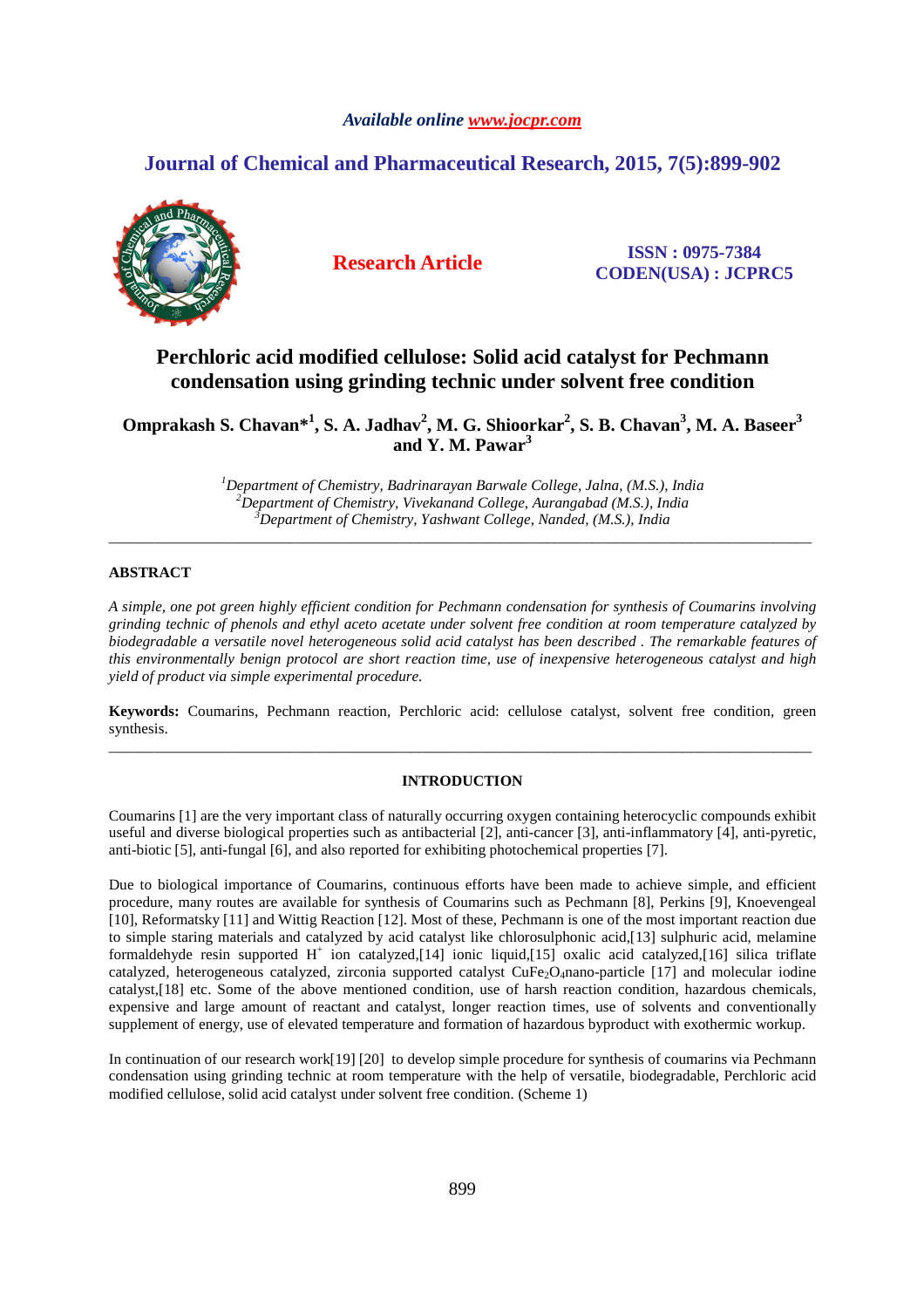*\_\_\_\_\_\_\_\_\_\_\_\_\_\_\_\_\_\_\_\_\_\_\_\_\_\_\_\_\_\_\_\_\_\_\_\_\_\_\_\_\_\_\_\_\_\_\_\_\_\_\_\_\_\_\_\_\_\_\_\_\_\_\_\_\_\_\_\_\_\_\_\_\_\_\_\_\_\_* **Scheme 1. Condensation reaction of Phenols and β-ketoester by Perchloric acid modified cellulose catalyst** 



**Table 1. Investigation of Effect of Catalyst on reaction of Resorcinol and Ethyl acetoacetate<sup>a</sup>**

| Entry | Catalyst                    | Relative mole % | Yield $\frac{b}{n}$ in % |
|-------|-----------------------------|-----------------|--------------------------|
|       | Cellulose: $HCIO4$          | 00%             | 00%                      |
|       | Cellulose: $HCIO4$          | 10%             | 40%                      |
|       | Cellulose:HCIO <sub>4</sub> | 20%             | 70%                      |
| 4     | Cellulose:HCIO <sub>4</sub> | 30%             | 96%                      |
|       | Cellulose:HCIO <sub>4</sub> | 40%             | 97%                      |
| 6     | Cellulose:HClO <sub>4</sub> | 50%             | 97%                      |

<sup>a</sup>*Reaction Condition: Resorcinol (1 mmol), EAA (1mmol), catalyst (Table 1) grind for 20 min. under solvent free condition. <sup><i>b*</sup> Isolated yield

#### **EPERIMENTAL SECTION**

All the compounds used in synthesis were of analytical grade, the melting points of the compounds were determined in open head capillary and are uncorrected. The IR spectra of the compounds were recorded in the region of 4000-  $400 \text{ cm}^{-1}$  by using KBr pallet on FT-IR Perkin spectrophotometer. H<sup>1</sup> NMR spectra were recorded on a DRX-300 Bruker FT-NMR spectrophotometer in CDCl3. Satisfactory elemental analysis was obtained on a Perkin Elmer CHN analyzer. The values of chemical shift are expressed in  $\delta$  ppm as a unit. All the compounds were checked for purity by thin layer chromatography (TLC).

**Procedure for Preparation of Perchloric acid modified cellulose Catalyst:** Cellulose HClO4 was prepared by the drop wise addition of Perchloric acid (1.0 g, 10mmol) to a magnetically stirred mixture of cellulose (5.0 g) in n hexane ( 20 ml ) at  $0^{\circ}$ C for 2 hr., after complete addition, the mixture was stirred for another 2 hr. The mixture was filtered, washed with acetone (30 ml) and dried at room temperature to affords cellulose- HClO<sub>4</sub> as white powder.

**Spectral data of catalyst: IR (KBr,**  $v/cm^{-1}$ **):** 3441( br OH str ), 1159 9 ( asym C-O str ), 10559 (C-C str), 904 ( C-H str ) of glucose.

**General procedure for the synthesis of Coumarin derivatives under solvent free condition at room temperature:** Substituted Phenols ( 1 mmol) and β- ketoester (EAA) (1 mmol), were taken with 30 mol % of Perchloric acid modified cellulose catalyst grind for few minutes (10-20 min) in mortar and pestle at room temperature, after completion of reaction (monitored by TLC) ethyl acetate (10 ml  $\times$  2) was added to reaction mixture and filtered to remove solid catalyst. Organic layer was wash with water (50 ml  $\times$  2) and evaporated in reduced pressure to obtained solid products **(3a-3j)** finally recrystallized from suitable solvent.

*Spectral data of 3b:* yellowish prism (yield 96 %, mp 183-184 °C). **<sup>1</sup>H NMR** (CDCl3) δ: 2.2 (s, 3H, Me), 6.1 (s, 1H), 6.83 (d, 1H, *J* 2.4 Hz), 6.97 (dd, 1H, *J* 8.7 and 2.4 Hz), 7.5 (d, 1H, *J* 8.7 Hz). **IR (KBr, ν/***cm-1***):** 2985, 1740, 1625. ES/MS, *m/z*: 175 (M-H).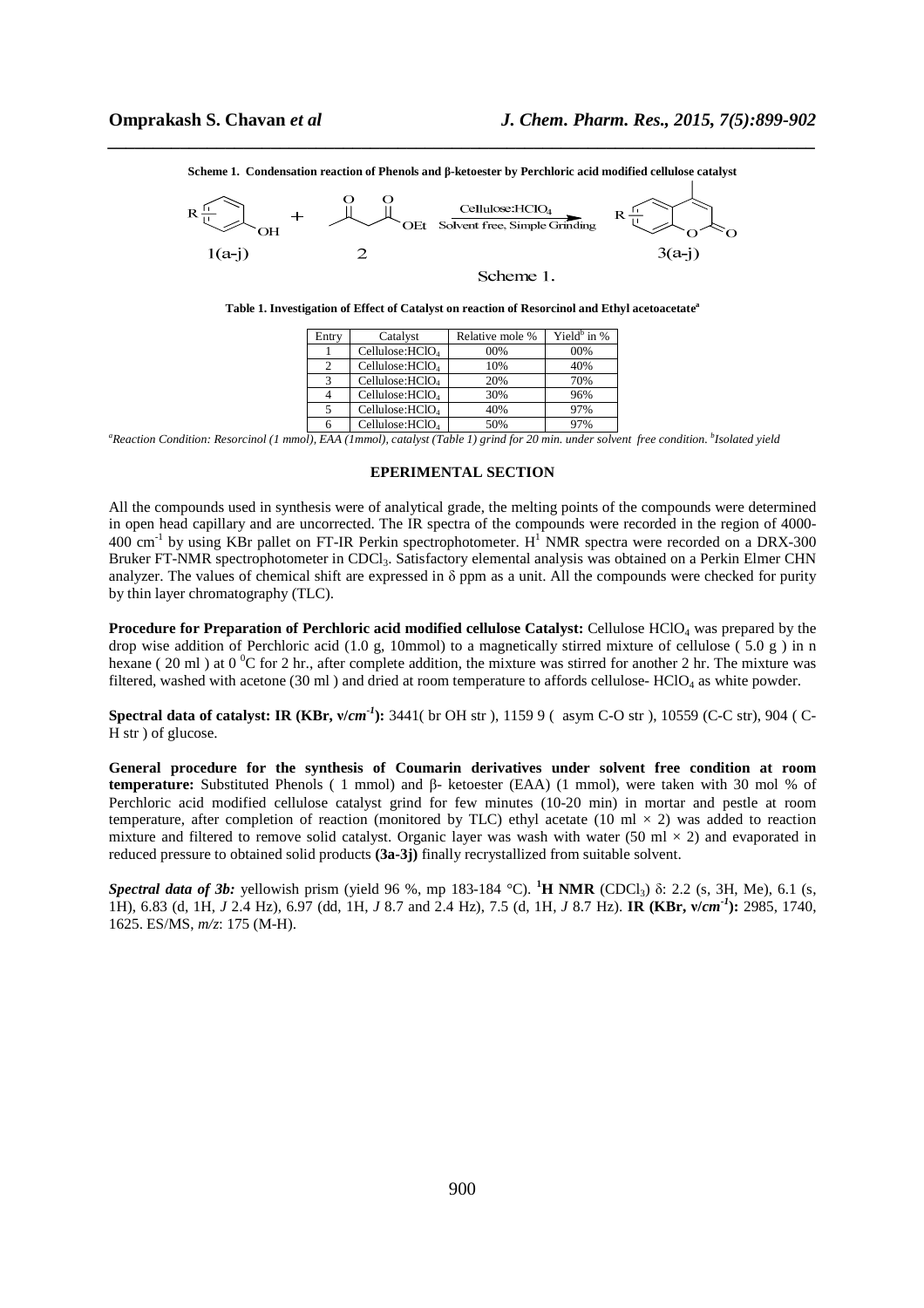| Comp.          | Phenols                    | Coumarins          | Yield | Melting point                 | Lit. M.P. |
|----------------|----------------------------|--------------------|-------|-------------------------------|-----------|
| 3a             | OН                         | O                  | 61%   | 81-82°C                       | 81°C[23]  |
| 3 <sub>b</sub> | $\overline{O}$ H<br>HO     | HO<br>O            | 96%   | 183-184°C                     | 185°C[21] |
| 3c             | $\overline{q}$<br>HO<br>OH | OH<br>HO<br>Ο<br>O | 82%   | 280-281°C                     | 283°C[21] |
| 3d             | OH<br>MeO                  | MeO<br>O<br>Ω      | 90%   | $154-155\,^{\circ}\mathrm{C}$ | 156°C[22] |
| 3e             | OН<br>HO                   | HO<br>O<br>Ő       | 86%   | 134-135°C                     | 138°C[23] |
| 3f             | OH<br>.OH<br>OH            | HO<br>Ο<br>O<br>OH | 80%   | 240-241°C                     | 244°C[21] |
| $3\mathrm{g}$  | $\overline{O}$ H<br>OH     | HO<br>Õ            | 79%   | 254-255°C                     | 252°C[22] |
| 3h             | $\overline{O}$ H           | Ο<br>O             | 91%   | 129-130°C                     | 132°C[21] |
| 3i             | OH                         | Ο<br>∩             | 69%   | 153-154 $\rm ^{\circ}C$       | 152°C[21] |
| $3j$           | OH                         | O                  | 55%   | 172-173°C                     | 182°C[23] |

**Table 2**. **Synthesis of Coumarins via Pechmann condensation of phenols with ethyl acetoacetate catalyzed by Cellulose Perchloric acid modified Catalyst** 

*\_\_\_\_\_\_\_\_\_\_\_\_\_\_\_\_\_\_\_\_\_\_\_\_\_\_\_\_\_\_\_\_\_\_\_\_\_\_\_\_\_\_\_\_\_\_\_\_\_\_\_\_\_\_\_\_\_\_\_\_\_\_\_\_\_\_\_\_\_\_\_\_\_\_\_\_\_\_*

#### **RESULTS AND DISCUSSION**

Herein, we report that, synthesis of Coumarins by von Pechmann condensation in presence of cellulose Perchloric acid as a biodegradable heterogeneous solid acid catalyst under solvent free condition by using simple grinding technic at room temperature. This methodology with this catalyst is very simple and catalyst can be removed easily by simple filtration, hence there will not any unnecessary acidic waste to produce environmental pollution.